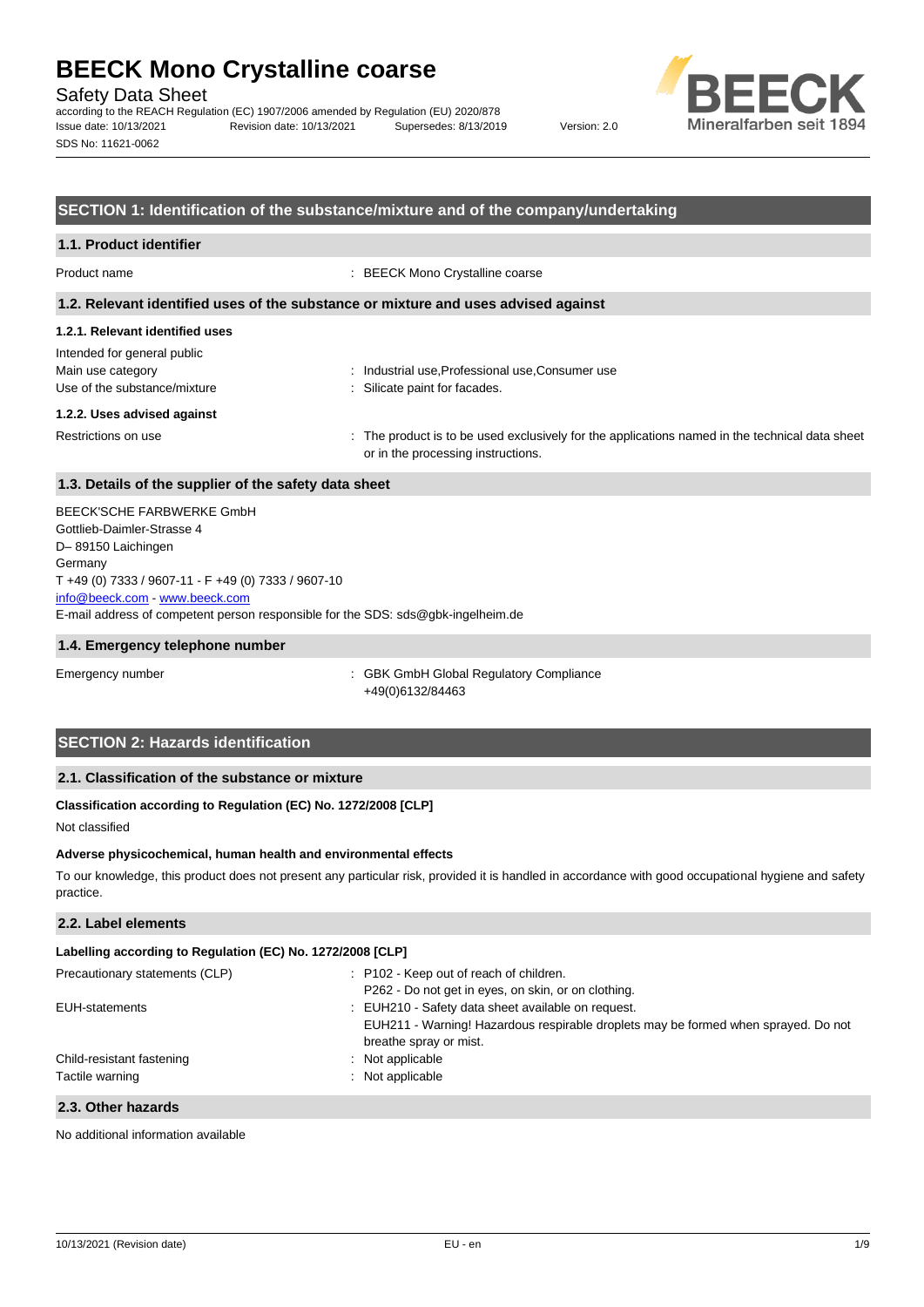Safety Data Sheet

according to the REACH Regulation (EC) 1907/2006 amended by Regulation (EU) 2020/878 SDS No: 11621-0062



## **SECTION 3: Composition/information on ingredients**

## **3.1. Substances**

Not applicable

### **3.2. Mixtures**

| <b>Name</b>                                                      | <b>Product identifier</b>                                                                                | %                | <b>Classification according to</b><br><b>Regulation (EC) No. 1272/2008</b><br>[CLP] |
|------------------------------------------------------------------|----------------------------------------------------------------------------------------------------------|------------------|-------------------------------------------------------------------------------------|
| Quartz<br>Substance with a Community workplace exposure<br>limit | CAS-No.: 14808-60-7<br>EC-No.: 238-878-4                                                                 | $\geq 10 - < 15$ | Not classified                                                                      |
| Titanium dioxide<br>(Note 10)                                    | CAS-No.: 13463-67-7<br>EC-No.: 236-675-5<br>EC Index-No.: 022-006-00-2<br>REACH-no: 01-2119489379-<br>17 | $\geq 1 - < 3$   | Carc. 2, H351                                                                       |

Note 10 : The classification as a carcinogen by inhalation applies only to mixtures in powder form containing 1 % or more of titanium dioxide which is in the form of or incorporated in particles with aerodynamic diameter  $\leq 10$  um. Full text of H- and EUH-statements: see section 16

## **SECTION 4: First aid measures**

### **4.1. Description of first aid measures**

| First-aid measures after inhalation   | : Remove person to fresh air and keep comfortable for breathing. |
|---------------------------------------|------------------------------------------------------------------|
| First-aid measures after skin contact | : Wash skin with plenty of water.                                |
| First-aid measures after eye contact  | : Rinse eyes with water as a precaution.                         |
| First-aid measures after ingestion    | : Call a poison center or a doctor if you feel unwell.           |
|                                       |                                                                  |

## **4.2. Most important symptoms and effects, both acute and delayed**

No additional information available

### **4.3. Indication of any immediate medical attention and special treatment needed**

Treat symptomatically.

# **SECTION 5: Firefighting measures 5.1. Extinguishing media** Suitable extinguishing media : Water spray. Dry powder. Foam. Carbon dioxide. **5.2. Special hazards arising from the substance or mixture** Hazardous decomposition products in case of fire : Toxic fumes may be released. **5.3. Advice for firefighters** Protection during firefighting **interval to a statempt to take action without suitable protective equipment. Self-contained** breathing apparatus. Complete protective clothing.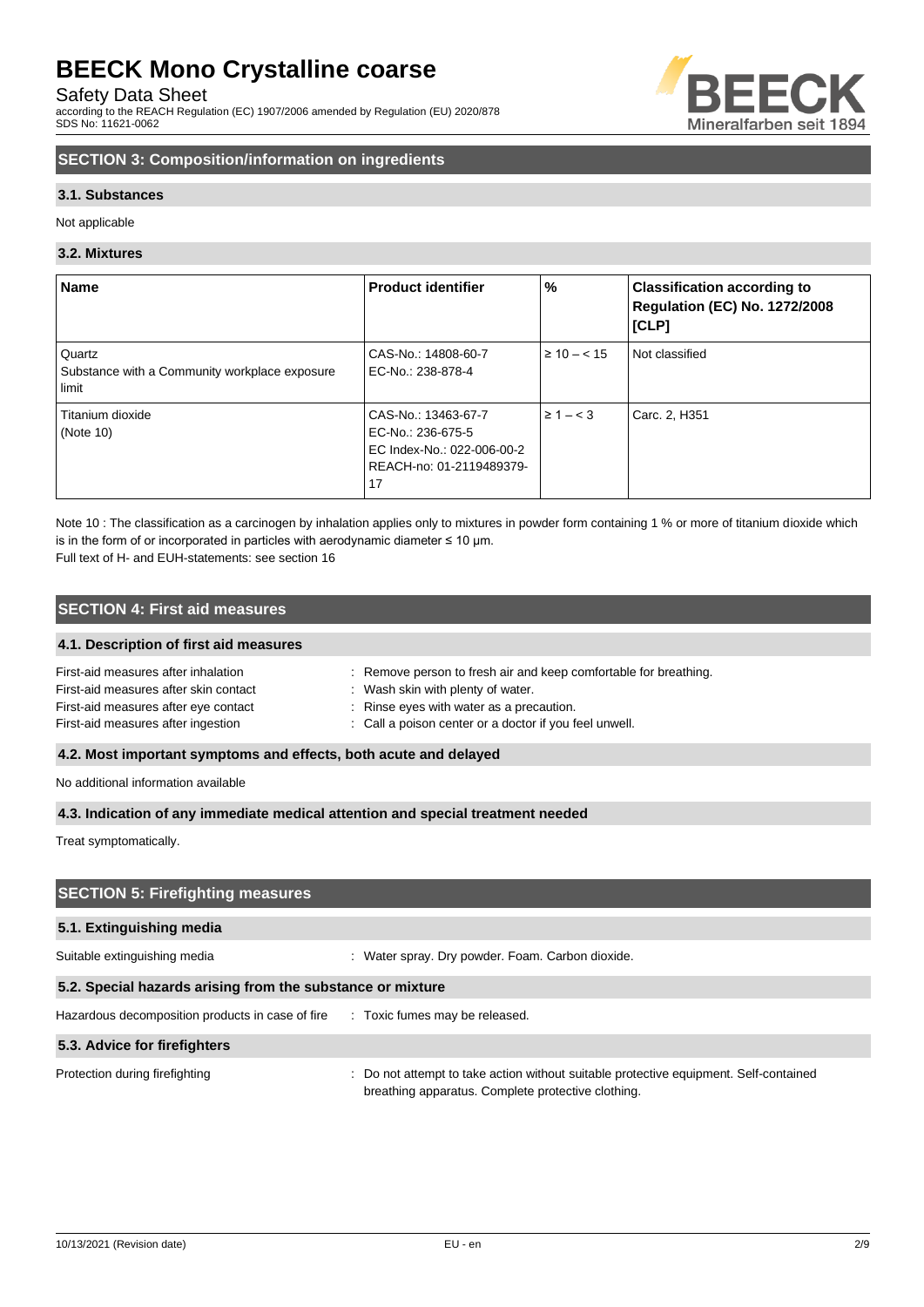Safety Data Sheet

according to the REACH Regulation (EC) 1907/2006 amended by Regulation (EU) 2020/878 SDS No: 11621-0062



# **SECTION 6: Accidental release measures 6.1. Personal precautions, protective equipment and emergency procedures 6.1.1. For non-emergency personnel** Emergency procedures **in the contract of the Contract Contract Contract Contract Contract Contract Contract Contract Contract Contract Contract Contract Contract Contract Contract Contract Contract Contract Contract Contra 6.1.2. For emergency responders** Protective equipment **interval of the suitable** protective equipment. For further information in the suitable protective equipment. For further information refer to section 8: "Exposure controls/personal protection". **6.2. Environmental precautions** Avoid release to the environment. **6.3. Methods and material for containment and cleaning up** Methods for cleaning up **interest in the COV** methods for cleaning up interest in the Take up liquid spill into absorbent material. Other information **intervals and the Contract of Materials** or solid residues at an authorized site. **6.4. Reference to other sections**

For further information refer to section 13.

| <b>SECTION 7: Handling and storage</b>                            |                                                                                                                                                                                              |  |
|-------------------------------------------------------------------|----------------------------------------------------------------------------------------------------------------------------------------------------------------------------------------------|--|
| 7.1. Precautions for safe handling                                |                                                                                                                                                                                              |  |
| Precautions for safe handling<br>Hygiene measures                 | : Ensure good ventilation of the work station. Wear personal protective equipment.<br>: Do not eat, drink or smoke when using this product. Always wash hands after handling the<br>product. |  |
| 7.2. Conditions for safe storage, including any incompatibilities |                                                                                                                                                                                              |  |
| Storage conditions<br>Storage temperature                         | : Store in a well-ventilated place. Keep cool.<br>: $5-25$ °C                                                                                                                                |  |

## **7.3. Specific end use(s)**

See Section 1.

## **SECTION 8: Exposure controls/personal protection**

### **8.1. Control parameters**

### **8.1.1 National occupational exposure and biological limit values**

| Quartz (14808-60-7)                                |                                                              |  |
|----------------------------------------------------|--------------------------------------------------------------|--|
| EU - Indicative Occupational Exposure Limit (IOEL) |                                                              |  |
| Local name                                         | Silica crystaline (Quartz)                                   |  |
| <b>IOEL TWA</b>                                    | $0.05$ mg/m <sup>3</sup> (respirable dust)                   |  |
| Remark                                             | (Year of adoption 2003)<br>(Year of adoption 2003)           |  |
| Regulatory reference                               | <b>SCOEL Recommendations</b><br><b>SCOEL Recommendations</b> |  |

## **8.1.2. Recommended monitoring procedures**

No additional information available

## **8.1.3. Air contaminants formed**

No additional information available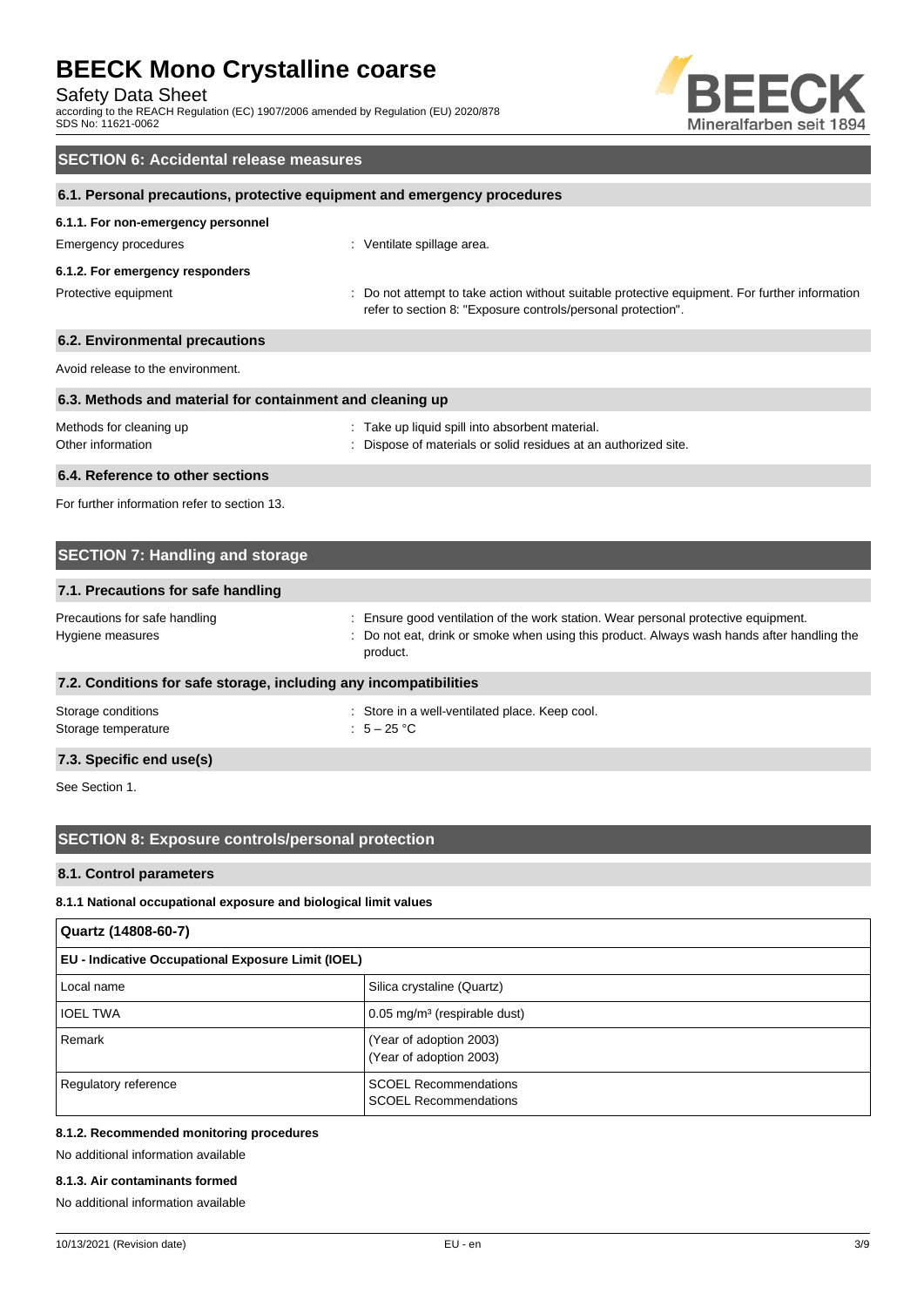Safety Data Sheet

according to the REACH Regulation (EC) 1907/2006 amended by Regulation (EU) 2020/878 SDS No: 11621-0062



#### **8.1.4. DNEL and PNEC**

No additional information available

#### **8.1.5. Control banding**

No additional information available

#### **8.2. Exposure controls**

#### **8.2.1. Appropriate engineering controls**

#### **Appropriate engineering controls:**

Ensure good ventilation of the work station.

#### **8.2.2. Personal protection equipment**

**Personal protective equipment symbol(s):**



### **8.2.2.1. Eye and face protection**

**Eye protection:** Safety glasses

**8.2.2.2. Skin protection**

**Skin and body protection:** Wear suitable protective clothing

**Hand protection:** Protective gloves

#### **8.2.2.3. Respiratory protection**

#### **Respiratory protection:**

In case of insufficient ventilation, wear suitable respiratory equipment

#### **8.2.2.4. Thermal hazards**

No additional information available

## **8.2.3. Environmental exposure controls**

#### **Environmental exposure controls:**

Avoid release to the environment.

### **SECTION 9: Physical and chemical properties**

## **9.1. Information on basic physical and chemical properties**

| Physical state              | : Liquid                      |
|-----------------------------|-------------------------------|
| Colour                      | : White, toned.               |
| Odour                       | : Not available               |
| Odour threshold             | : Not available               |
| Melting point               | : Not available               |
| Freezing point              | : Not available               |
| Boiling point               | : Not available               |
| Flammability                | : Not applicable              |
| <b>Explosive limits</b>     | : Not available               |
| Lower explosive limit (LEL) | : Not available               |
| Upper explosive limit (UEL) | : Not available               |
| Flash point                 | : Not specifically applicable |
| Auto-ignition temperature   | : Not available               |
| Decomposition temperature   | : Not available               |
| рH                          | $: 11$ ISO 4316               |
| Viscosity, kinematic        | : Not available               |
|                             |                               |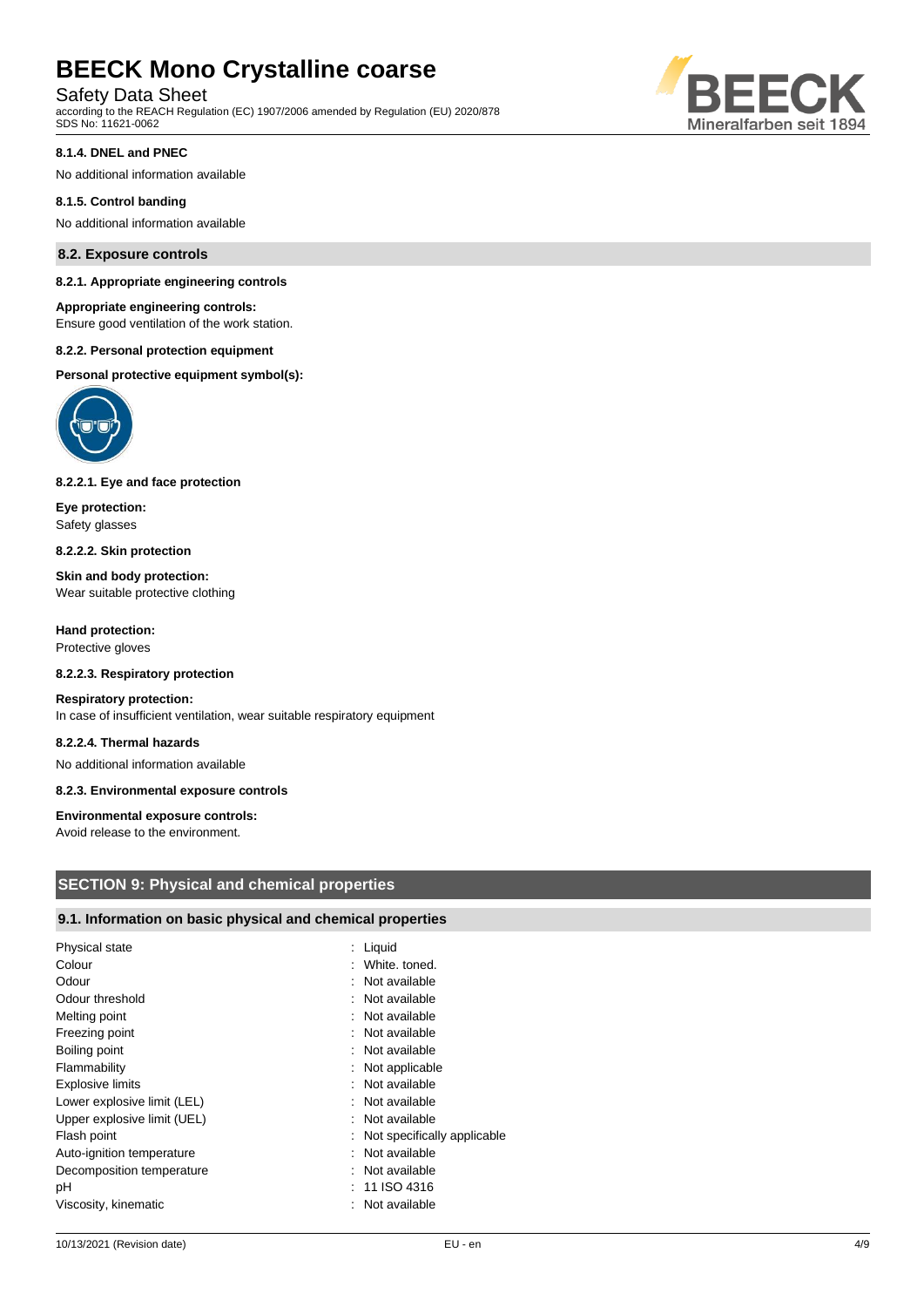Safety Data Sheet

according to the REACH Regulation (EC) 1907/2006 amended by Regulation (EU) 2020/878 SDS No: 11621-0062



| Viscosity, dynamic<br>Solubility<br>Partition coefficient n-octanol/water (Log Kow)<br>Vapour pressure<br>Vapour pressure at 50 °C<br>Density<br>Relative density<br>Relative vapour density at 20 °C<br>Particle size<br>Particle size distribution<br>Particle shape<br>Particle aspect ratio<br>Particle aggregation state<br>Particle agglomeration state<br>Particle specific surface area | $< 500$ mPa $\cdot$ s<br>Not available<br>Not available<br>Not available<br>Not available<br>$1.6$ g/cm <sup>3</sup><br>Not available<br>Not available<br>Not applicable<br>Not applicable<br>Not applicable<br>Not applicable<br>Not applicable<br>Not applicable<br>Not applicable |
|-------------------------------------------------------------------------------------------------------------------------------------------------------------------------------------------------------------------------------------------------------------------------------------------------------------------------------------------------------------------------------------------------|--------------------------------------------------------------------------------------------------------------------------------------------------------------------------------------------------------------------------------------------------------------------------------------|
| Particle dustiness                                                                                                                                                                                                                                                                                                                                                                              | Not applicable                                                                                                                                                                                                                                                                       |

## **9.2. Other information**

#### **9.2.1. Information with regard to physical hazard classes**

No additional information available

#### **9.2.2. Other safety characteristics**

VOC content : 0 g/l

## **SECTION 10: Stability and reactivity**

#### **10.1. Reactivity**

The product is non-reactive under normal conditions of use, storage and transport.

#### **10.2. Chemical stability**

Stable under normal conditions.

#### **10.3. Possibility of hazardous reactions**

No dangerous reactions known under normal conditions of use.

#### **10.4. Conditions to avoid**

None under recommended storage and handling conditions (see section 7).

#### **10.5. Incompatible materials**

No additional information available

#### **10.6. Hazardous decomposition products**

Under normal conditions of storage and use, hazardous decomposition products should not be produced.

## **SECTION 11: Toxicological information**

## **11.1. Information on hazard classes as defined in Regulation (EC) No 1272/2008**

| Acute toxicity (oral)             | $\therefore$ Not classified |
|-----------------------------------|-----------------------------|
| Acute toxicity (dermal)           | : Not classified            |
| Acute toxicity (inhalation)       | : Not classified            |
| Skin corrosion/irritation         | : Not classified            |
|                                   | pH: 11 ISO 4316             |
| Serious eye damage/irritation     | : Not classified            |
|                                   | pH: 11 ISO 4316             |
| Respiratory or skin sensitisation | : Not classified            |
| Germ cell mutagenicity            | : Not classified            |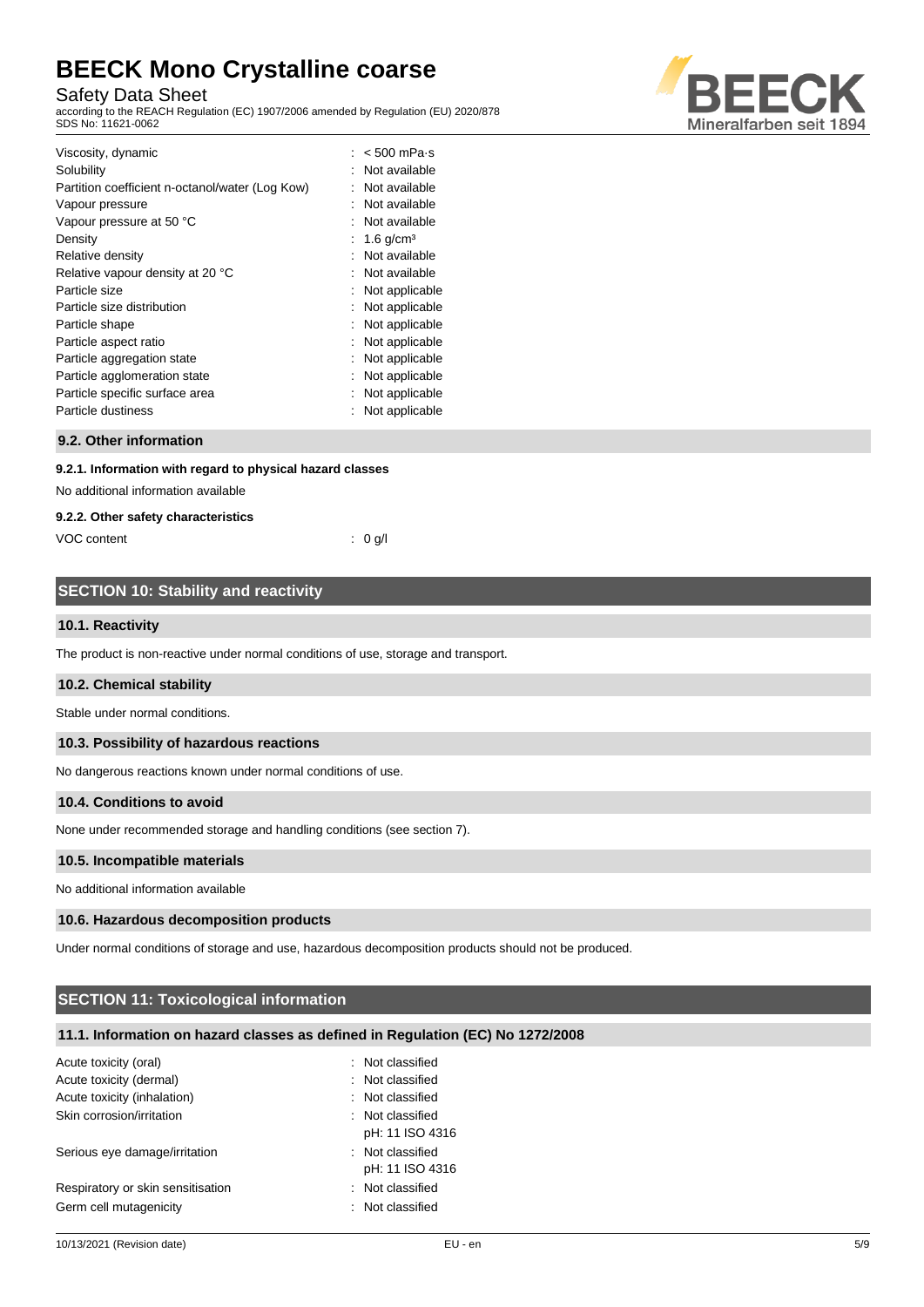Safety Data Sheet

according to the REACH Regulation (EC) 1907/2006 amended by Regulation (EU) 2020/878 SDS No: 11621-0062



| Carcinogenicity               | Not classified.                      |
|-------------------------------|--------------------------------------|
| Titanium dioxide (13463-67-7) |                                      |
| IARC group                    | 2B - Possibly carcinogenic to humans |
| Quartz (14808-60-7)           |                                      |
| IARC group                    | 1 - Carcinogenic to humans           |
| Reproductive toxicity         | : Not classified                     |
| STOT-single exposure<br>х.    | Not classified                       |
| STOT-repeated exposure<br>ж.  | Not classified                       |
| Aspiration hazard             | : Not classified                     |

### **11.2. Information on other hazards**

No additional information available

| <b>SECTION 12: Ecological information</b>                                         |                                                                                                                                                |
|-----------------------------------------------------------------------------------|------------------------------------------------------------------------------------------------------------------------------------------------|
| 12.1. Toxicity                                                                    |                                                                                                                                                |
| Ecology - general<br>Hazardous to the aquatic environment, short-term<br>(acute)  | : The product is not considered harmful to aquatic organisms nor to cause long-term adverse<br>effects in the environment.<br>: Not classified |
| Hazardous to the aquatic environment, long-term<br>(chronic)                      | : Not classified                                                                                                                               |
| 12.2. Persistence and degradability                                               |                                                                                                                                                |
| No additional information available                                               |                                                                                                                                                |
| 12.3. Bioaccumulative potential                                                   |                                                                                                                                                |
| No additional information available                                               |                                                                                                                                                |
| 12.4. Mobility in soil                                                            |                                                                                                                                                |
| No additional information available                                               |                                                                                                                                                |
| 12.5. Results of PBT and vPvB assessment                                          |                                                                                                                                                |
| No additional information available                                               |                                                                                                                                                |
| 12.6. Endocrine disrupting properties                                             |                                                                                                                                                |
| No additional information available                                               |                                                                                                                                                |
| 12.7. Other adverse effects                                                       |                                                                                                                                                |
| No additional information available<br><b>CECTION 42. Diangeal considerations</b> |                                                                                                                                                |

| <b>SECTION 13: Disposal considerations</b>                   |                                                                                                                                                                              |
|--------------------------------------------------------------|------------------------------------------------------------------------------------------------------------------------------------------------------------------------------|
| 13.1. Waste treatment methods                                |                                                                                                                                                                              |
| Waste treatment methods<br>European List of Waste (LoW) code | : Dispose of contents/container in accordance with licensed collector's sorting instructions.<br>: 08 01 12 - waste paint and varnish other than those mentioned in 08 01 11 |

## **SECTION 14: Transport information**

In accordance with ADR / IMDG / IATA / ADN / RID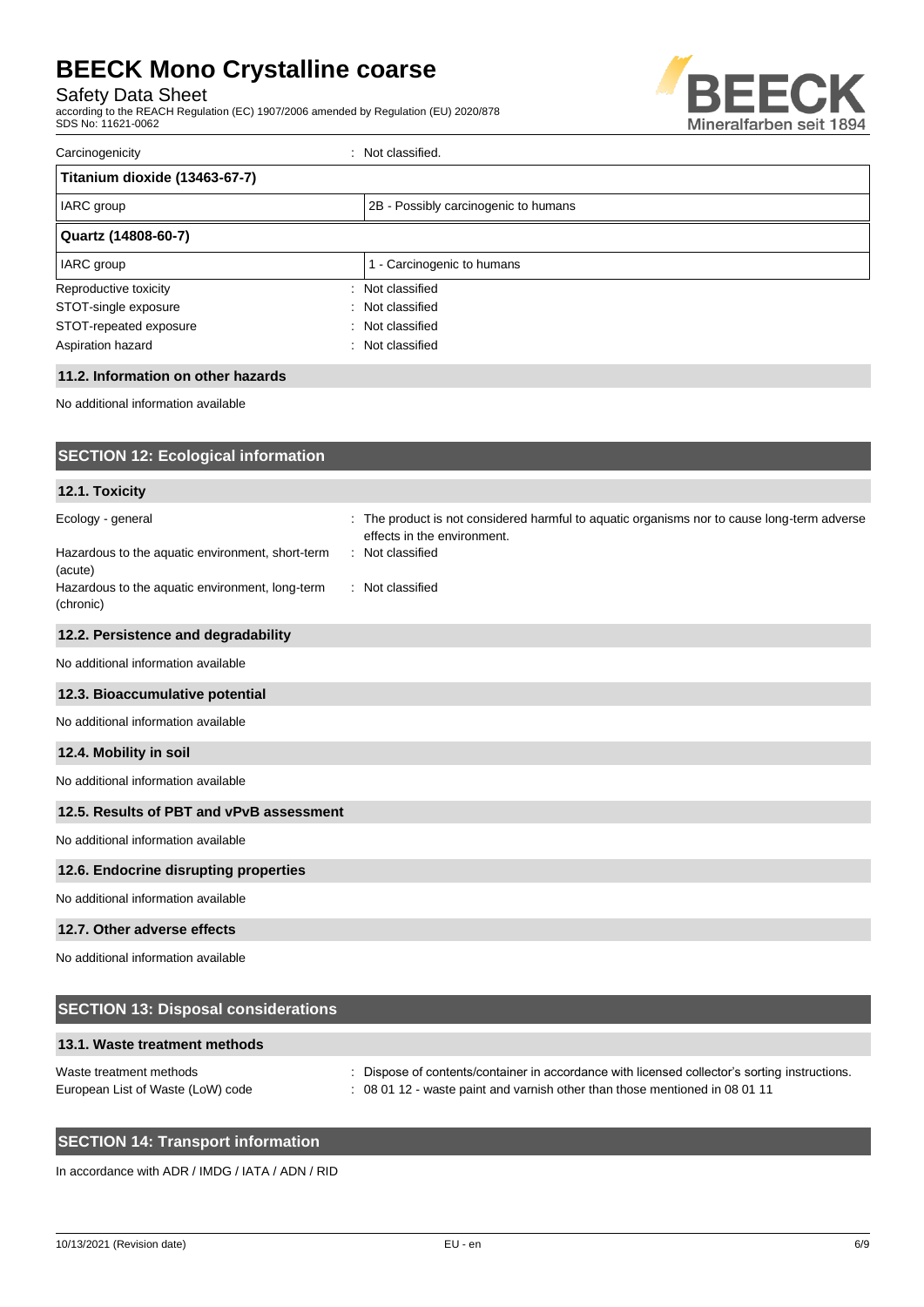## Safety Data Sheet

according to the REACH Regulation (EC) 1907/2006 amended by Regulation (EU) 2020/878 SDS No: 11621-0062



| <b>ADR</b>                             | <b>IMDG</b>   | <b>IATA</b>   | <b>ADN</b>    | <b>RID</b>    |  |
|----------------------------------------|---------------|---------------|---------------|---------------|--|
| 14.1. UN number or ID number           |               |               |               |               |  |
| Not regulated                          | Not regulated | Not regulated | Not regulated | Not regulated |  |
| 14.2. UN proper shipping name          |               |               |               |               |  |
| Not regulated                          | Not regulated | Not regulated | Not regulated | Not regulated |  |
| 14.3. Transport hazard class(es)       |               |               |               |               |  |
| Not regulated                          | Not regulated | Not regulated | Not regulated | Not regulated |  |
| 14.4. Packing group                    |               |               |               |               |  |
| Not regulated                          | Not regulated | Not regulated | Not regulated | Not regulated |  |
| 14.5. Environmental hazards            |               |               |               |               |  |
| Not regulated                          | Not regulated | Not regulated | Not regulated | Not regulated |  |
| No supplementary information available |               |               |               |               |  |

## **14.6. Special precautions for user**

**Overland transport**

Not regulated

#### **Transport by sea**

Not regulated

#### **Air transport**

Not regulated

**Inland waterway transport** Not regulated

**Rail transport** Not regulated

## **14.7. Maritime transport in bulk according to IMO instruments**

Not applicable

## **SECTION 15: Regulatory information**

### **15.1. Safety, health and environmental regulations/legislation specific for the substance or mixture**

#### **15.1.1. EU-Regulations**

Contains no REACH substances with Annex XVII restrictions

Contains no substance on the REACH candidate list

Contains no REACH Annex XIV substances

Contains no substance subject to Regulation (EU) No 649/2012 of the European Parliament and of the Council of 4 July 2012 concerning the export and import of hazardous chemicals.

Contains no substance subject to Regulation (EU) No 2019/1021 of the European Parliament and of the Council of 20 June 2019 on persistent organic pollutants

Contains no substance subject to Regulation (EU) 2019/1148 of the European Parliament and of the Council of 20 June 2019 on the marketing and use of explosives precursors.

VOC content : 0 g/l

### **15.1.2. National regulations**

No additional information available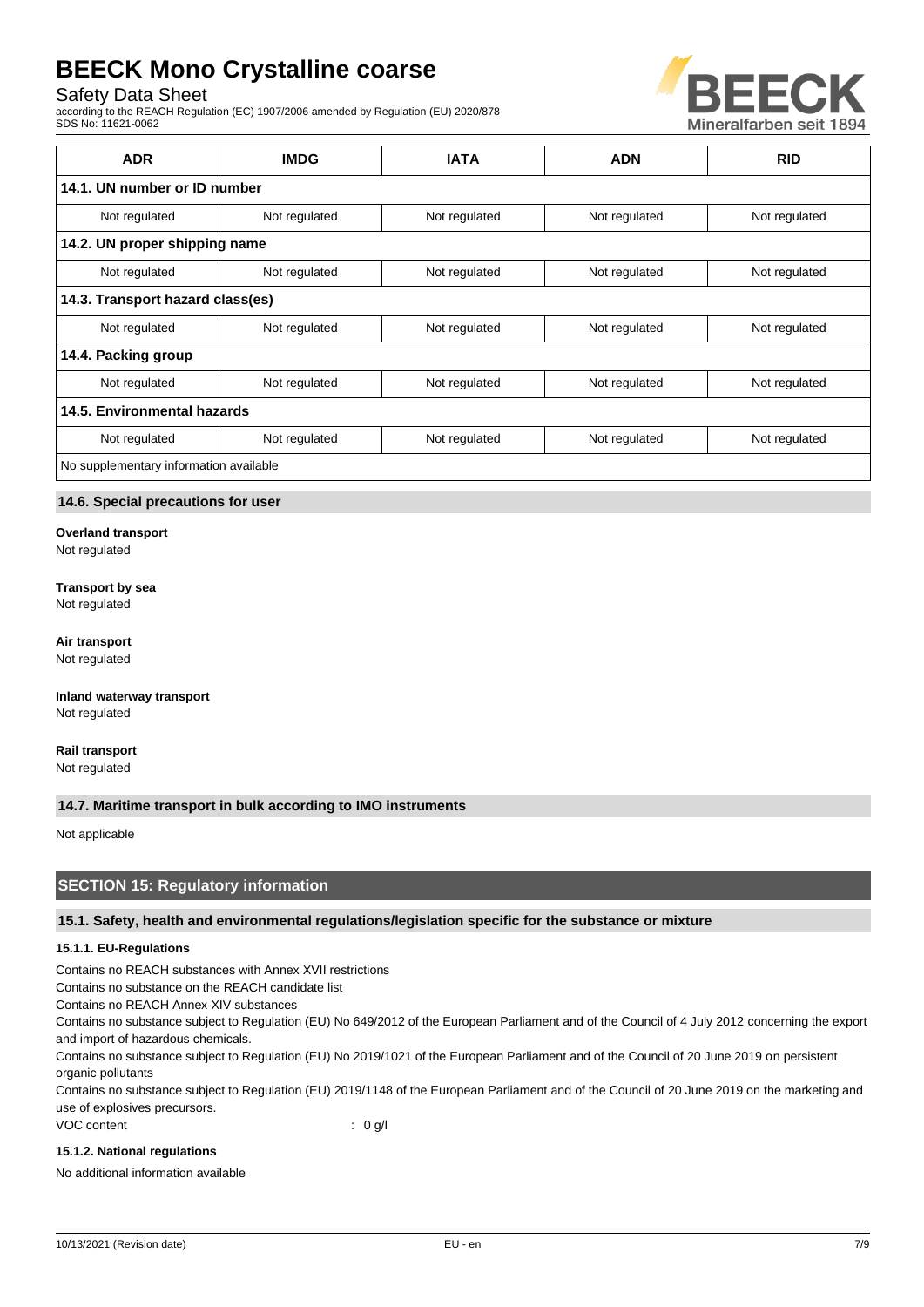Safety Data Sheet

according to the REACH Regulation (EC) 1907/2006 amended by Regulation (EU) 2020/878 SDS No: 11621-0062



## **15.2. Chemical safety assessment**

No chemical safety assessment has been carried out

| <b>SECTION 16: Other information</b><br>Abbreviations and acronyms: |                                                                                     |  |  |  |
|---------------------------------------------------------------------|-------------------------------------------------------------------------------------|--|--|--|
|                                                                     |                                                                                     |  |  |  |
| <b>ADR</b>                                                          | European Agreement concerning the International Carriage of Dangerous Goods by Road |  |  |  |
| <b>ATE</b>                                                          | <b>Acute Toxicity Estimate</b>                                                      |  |  |  |
| <b>BCF</b>                                                          | <b>Bioconcentration factor</b>                                                      |  |  |  |
| <b>BLV</b>                                                          | Biological limit value                                                              |  |  |  |
| <b>BOD</b>                                                          | Biochemical oxygen demand (BOD)                                                     |  |  |  |
| COD                                                                 | Chemical oxygen demand (COD)                                                        |  |  |  |
| <b>DMEL</b>                                                         | Derived Minimal Effect level                                                        |  |  |  |
| <b>DNEL</b>                                                         | Derived-No Effect Level                                                             |  |  |  |
| EC-No.                                                              | European Community number                                                           |  |  |  |
| EC50                                                                | Median effective concentration                                                      |  |  |  |
| EN                                                                  | European Standard                                                                   |  |  |  |
| <b>IARC</b>                                                         | International Agency for Research on Cancer                                         |  |  |  |
| <b>IATA</b>                                                         | International Air Transport Association                                             |  |  |  |
| <b>IMDG</b>                                                         | International Maritime Dangerous Goods                                              |  |  |  |
| <b>LC50</b>                                                         | Median lethal concentration                                                         |  |  |  |
| LD50                                                                | Median lethal dose                                                                  |  |  |  |
| LOAEL                                                               | Lowest Observed Adverse Effect Level                                                |  |  |  |
| <b>NOAEC</b>                                                        | No-Observed Adverse Effect Concentration                                            |  |  |  |
| <b>NOAEL</b>                                                        | No-Observed Adverse Effect Level                                                    |  |  |  |
| <b>NOEC</b>                                                         | No-Observed Effect Concentration                                                    |  |  |  |
| OECD                                                                | Organisation for Economic Co-operation and Development                              |  |  |  |
| OEL                                                                 | Occupational Exposure Limit                                                         |  |  |  |
| PBT                                                                 | Persistent Bioaccumulative Toxic                                                    |  |  |  |
| <b>PNEC</b>                                                         | Predicted No-Effect Concentration                                                   |  |  |  |
| <b>RID</b>                                                          | Regulations concerning the International Carriage of Dangerous Goods by Rail        |  |  |  |
| SDS                                                                 | Safety Data Sheet                                                                   |  |  |  |
| <b>STP</b>                                                          | Sewage treatment plant                                                              |  |  |  |
| ThOD                                                                | Theoretical oxygen demand (ThOD)                                                    |  |  |  |
| <b>TLM</b>                                                          | Median Tolerance Limit                                                              |  |  |  |
| <b>VOC</b>                                                          | Volatile Organic Compounds                                                          |  |  |  |
| CAS-No.                                                             | Chemical Abstract Service number                                                    |  |  |  |
| N.O.S.                                                              | Not Otherwise Specified                                                             |  |  |  |
| vPvB                                                                | Very Persistent and Very Bioaccumulative                                            |  |  |  |